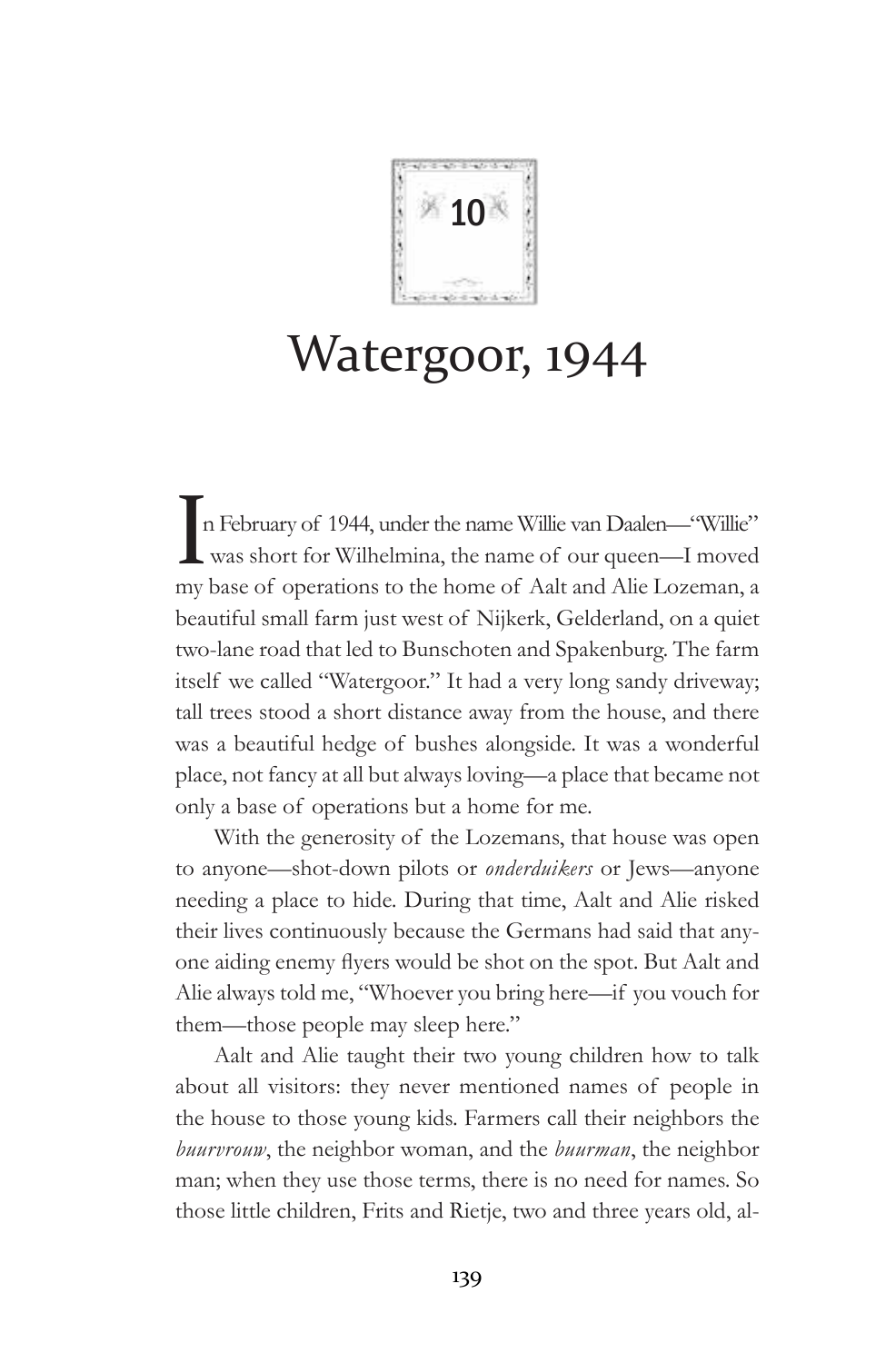ways spoke of Uncle Ben and his wife Marie, for example, as the *buurman* and *buurvrouw*. That way, if they were ever with others who didn't know that Aalt and Alie were hiding people on the farm, no one would suspect anything: the children were merely speaking of the neighbors.

Aiding downed pilots was especially dangerous, but we believed that if Allied pilots were risking their lives for us by flying bombing missions, the least we could do would be to see that they didn't fall into the hands of the enemy when their planes were shot down. After all, those pilots could have been sitting at home safely on the other side of the ocean. But they were trying to help us.

Those downed pilots would often hide in haystacks or barns unbeknownst to the farmer; once morning came, they would gamble on communicating with the farmer who came out to do his chores. Most of the people in that area would certainly know some member of the Resistance and knew how to contact a member of our group. We gave those pilots civilian clothing and hid them; then we handed them over to another Resistance group, who could get them to Portugal (a neutral country), where another group would help them on their journey back to England or Allied territory. Once we had delivered them, our part was finished. We had no idea what would happen to them; but we hoped, of course, that they would escape successfully.

One night, when Hein was at Watergoor and we were hiding some pilots, Hein's brother Henk happened to stop by. Hein had already told those pilots that his name was Pete (you never gave your real name). So when Henk came in, those pilots took one look at his face and couldn't believe their eyes. "If this is 'Pete,'" one of them said, pointing at Hein, "then this guy is 'Repeat.'"

Aalt and Alie kept a radio, which we listened to almost every night. The BBC always carried the news we wanted to hear, but in addition it often relayed messages to the Underground. In the middle of the broadcast we'd hear some odd phrase such as "the apples are green," a message meant for specific listeners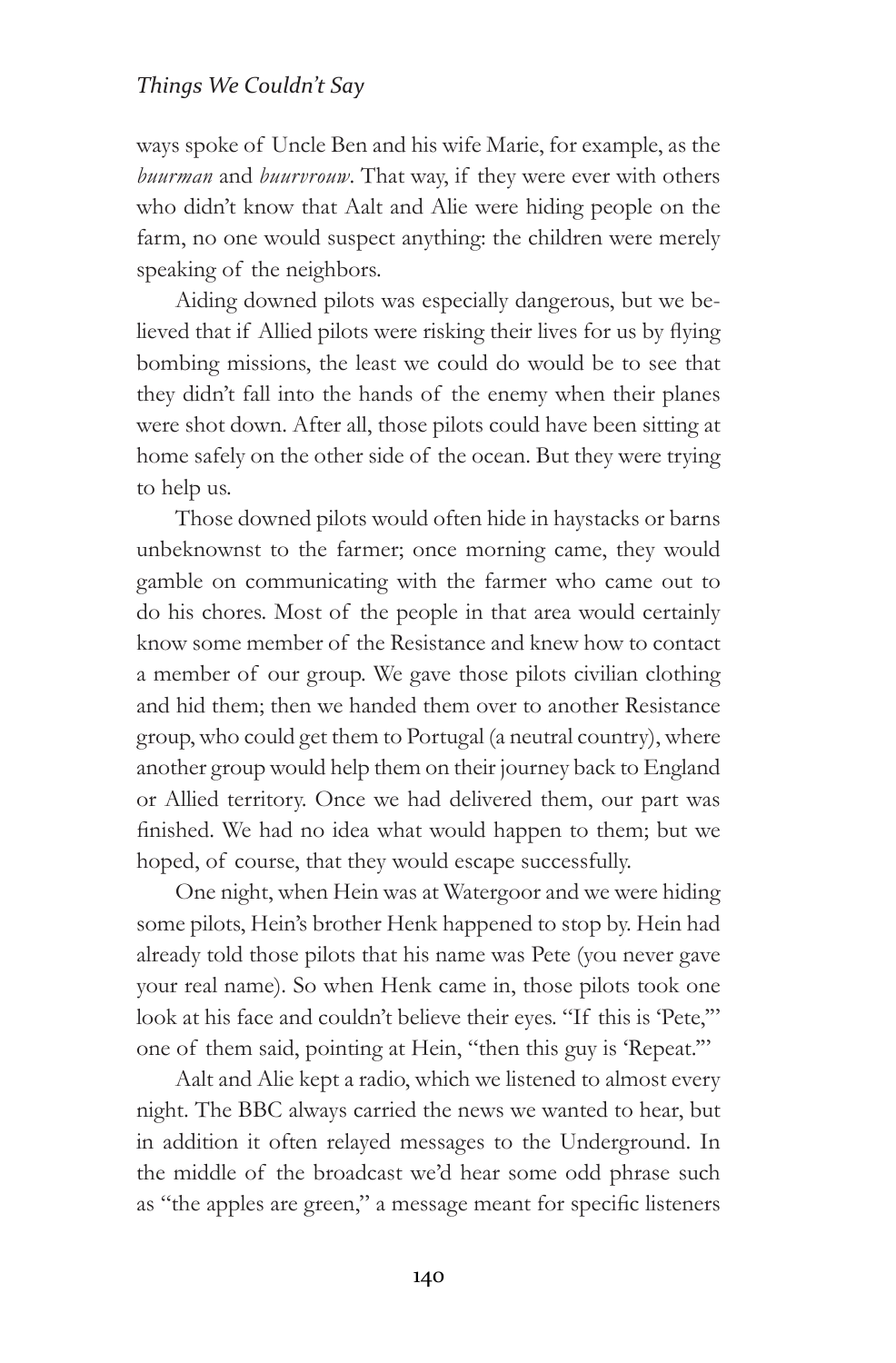somewhere in occupied Europe. Three or four weeks after those pilots had laughed about Henk's resemblance to Hein, we were listening to the BBC broadcast one night, when suddenly we heard, "Regards to Pete and Repeat." We immediately thanked the Lord that those men had made it back to England safely.

People were coming and going all the time at the Lozemans' farm. But in addition to those who stayed for just a little while, Aalt and Alie were hiding Uncle Ben and his wife, the Jewish couple who had simply walked away from their own deportation more than a year earlier. All of the time Uncle Ben was in hiding at Aalt and Alie's, he kept working at falsifying the documents we would bring him. His wife learned to spin and knit; and she peeled potatoes and worked on the pears during canning time. Everyone helped out at Aalt and Alie's, and there were always people in hiding, sneaking in and sneaking out again.

Uncle Ben and Tante Marie had lots of work to do in that house, which was good, but they sometimes got on each other's nerves. Of course, most couples in that kind of cramped situation for two or three years—never seeing other people, locked up in a little room—would almost strangle each other in the end.

One day, while Uncle Ben was working hard at all of those documents and Marie was knitting and peeling, I brought him more things to do, and I found him very desperate.

"She!"—and the poor frantic man pointed at his wife—"this woman? She has this *lap hangen* [a piece of cloth]," and he pointed at her tongue, making flapping motions with his hand— "and all day long, she yaps and yaps and yaps. I'm going absolutely crazy here!"

The two of them could not, of course, leave that house at all: they could leave that room during the day only to go to the toilet, and that was something they could do only at certain times. On many Dutch farms the animals were right in the back of the house during the winter, in an area whose doors are always open, called the *deel*. No farms had toilets back then. In the winter the *deel* is like a barn, with stables, where the cows are chained in their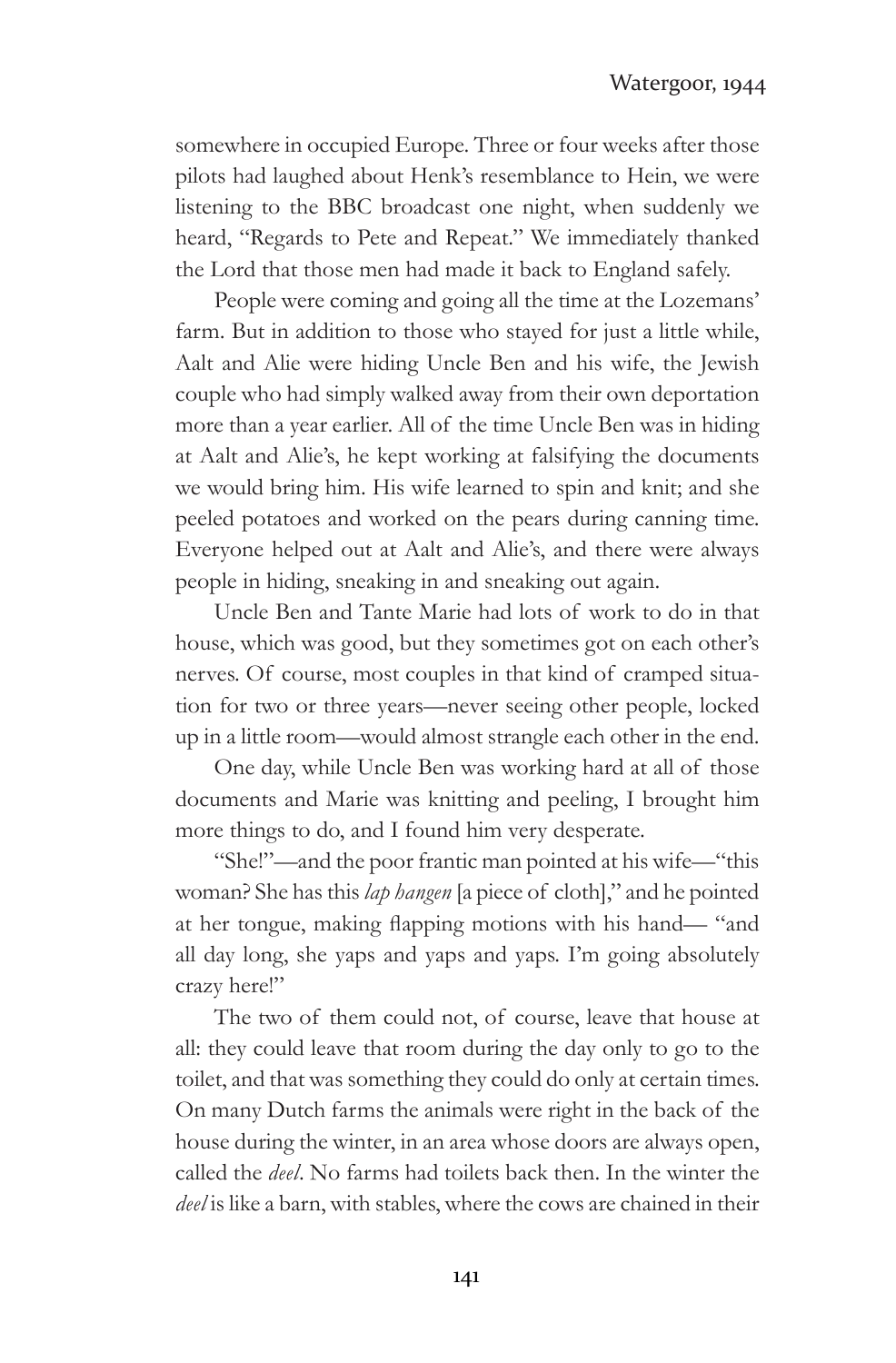stanchions. All the manure falls into a trench and is then pushed out into the *grup*, a manure pit.

At the end of that trench is a little space like a small bathroom. In that space you would find a wooden cover that you lifted up, and that was where humans did their business. Uncle Ben and his wife had their own little room, but they did not have a bathroom. Sometimes, when nature called, there would be neighbors in the *deel*; perhaps Aalt was making a sale or trying to buy a horse or pig. The Jews would then have to hold back and squeeze because they absolutely could not go when someone else was in the *deel*. It is easy to realize how hard that was.

One day Uncle Ben had to go to the bathroom, and there he sat at that little end of the stable, far away from the room where he was supposed to be hiding. To get back to his hiding place, he would have to go through the whole *deel*, and then a little doorway, through a roomy kitchen where the women did all the housework, including sewing; and then he had to go through the door to what was called the *heerd*, the big, beautiful room in the front of the house that was used only for weddings or funerals.



Watergoor Farm, home of the Lozemans and a refuge for many during the Occupation.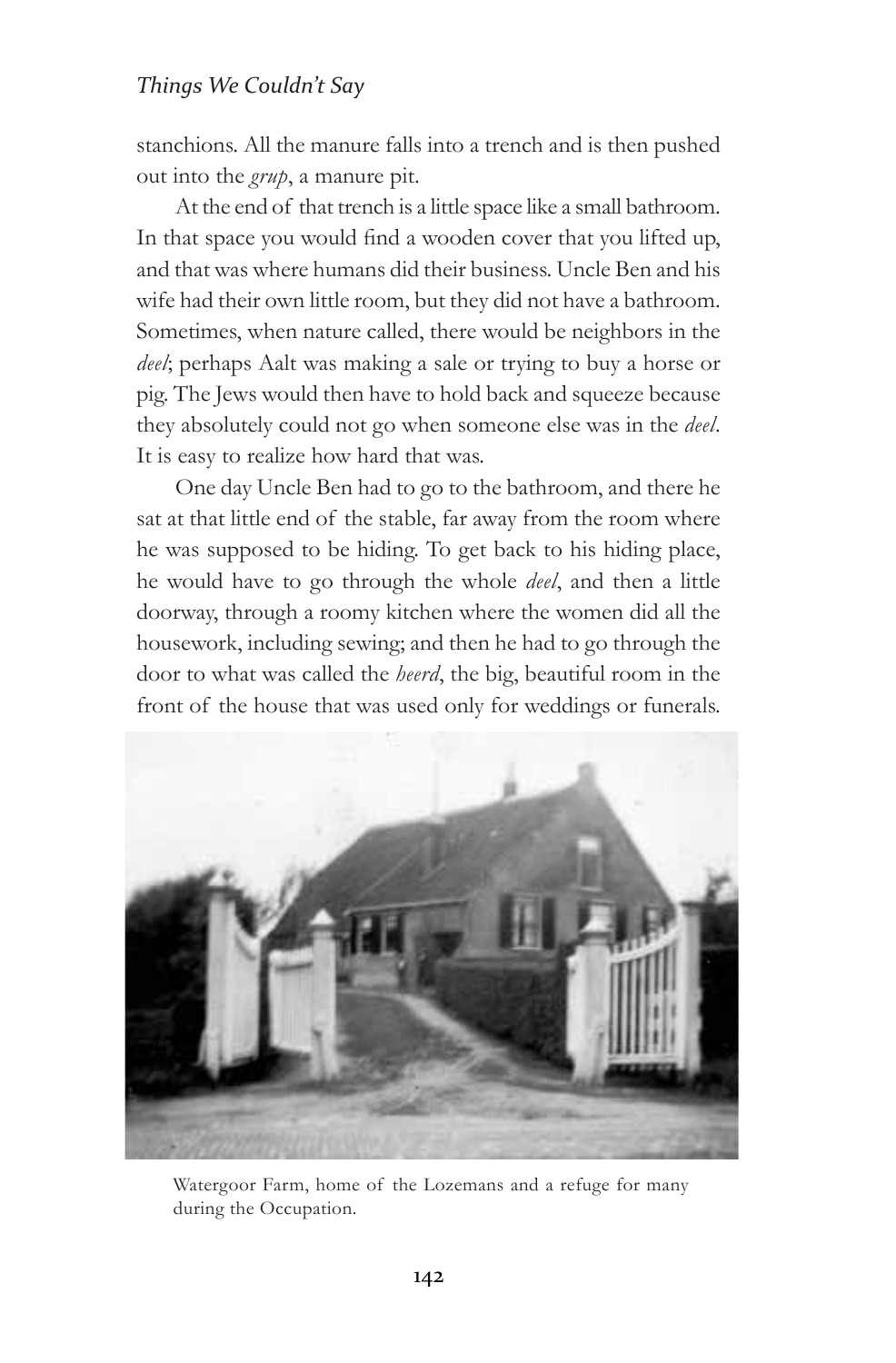In the *heerd* there were two doors that went to two small rooms: Uncle Ben and Marie had the left room off the *heerd*, and I had the room to the right when I slept there.

That day Uncle Ben was on the toilet, a long way from the *heerd*, out in the *deel*, and a neighbor came! Ben must have sat there in the *deel* for hours, because he had strict instructions never to come out if a neighbor was there. In the end he got very nervous. I went outside because I could move around, and I went to the little ventilation window in that cubicle.

"Can't I get out of the window, and run out of here?" he said.

"No, you have to stay there until he leaves," I said. We always had to keep our eye on people, always had to be very careful during the Occupation. Uncle Ben was ready to climb out of that window, even though it was very small. And if he were to get stuck or something, the commotion would certainly draw the neighbor's attention.

In that little room where Uncle Ben and Tante Marie stayed, Aalt and Hein's brother Henk had made a big opening in the floor: with a hook and a ring, they could lift a trapdoor on hinges, which opened to steps going down into a space where there was dry sand, a mat or a piece of linoleum, chairs, and a flashlight. There are no basements in the Netherlands, so no one would suspect a space there. If it became dangerous upstairs and they had to disappear quickly, Uncle Ben, Marie, and whoever might be in hiding at the Lozemans' farm just then, could go down into that square hole and hide. Occasionally, we would all do a drill.

"Go, go," we would say. "Danger is at the door."

Because it was imperative for them to hide quickly, we timed the drill. (I didn't have to hide, because it was widely known around Nijkerk that I was the maid at Aalt and Alie's. Everyone knew I was from The Hague, but few there knew that I was a friend of Hein Sietsma. To most people I was simply the maid who helped Alie with her housework.)

Uncle Ben's wife had been eating more and more the whole time she was there, getting heavier and heavier, her hips growing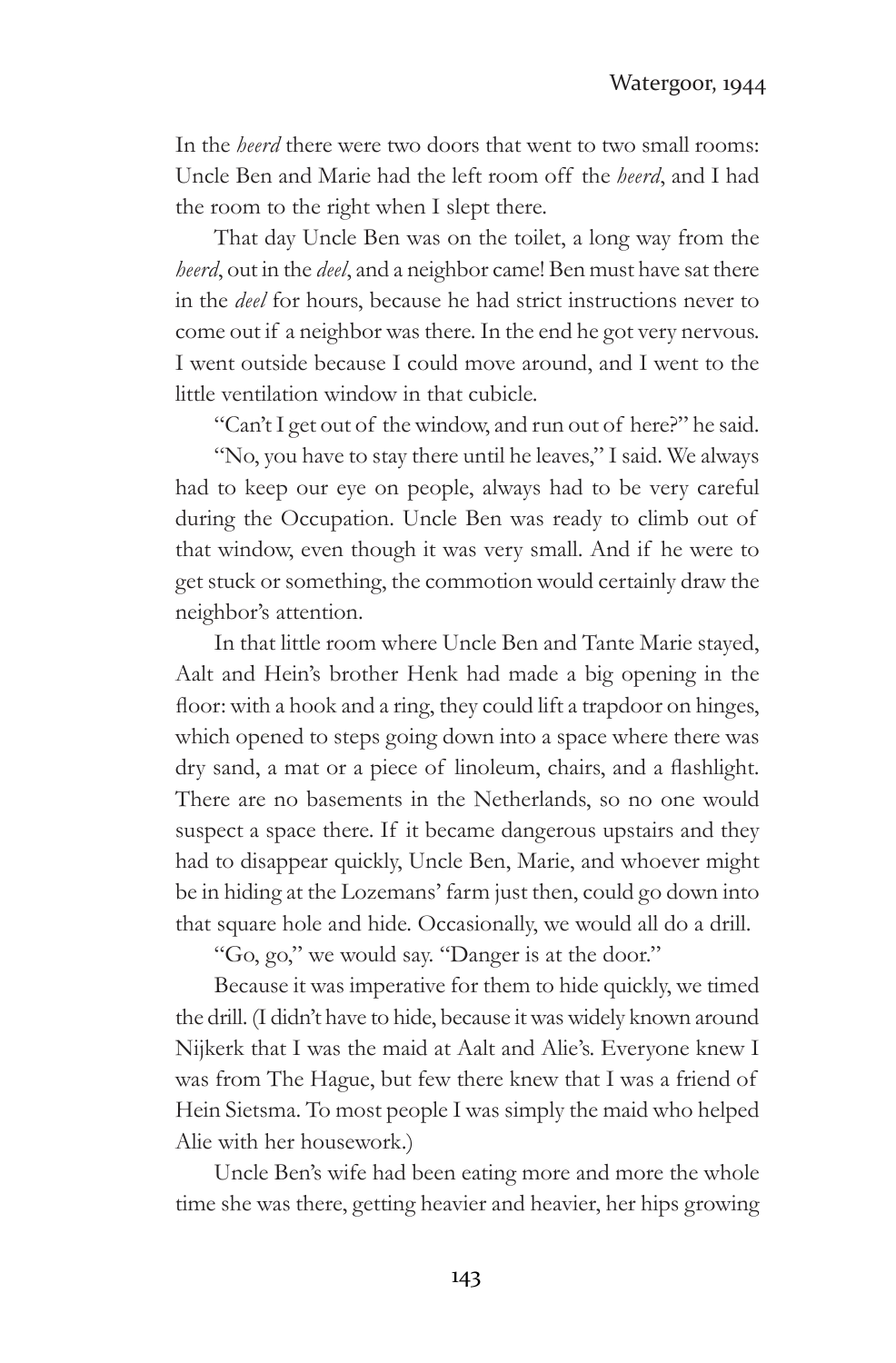wider. All she did was spin and eat, sitting all the while—no real exercise at all. When she cleaned the potatoes, she didn't overeat; but when she peeled pears and apples, she ate very well. Eating was the only joy she had, and you couldn't blame her. And it was good food compared to what the rest of Holland was eating early in 1944.

So it got more and more difficult and time-consuming to get her down the steps quickly and into that hole. And when she finally did make it, she hated it down there. Anybody would! It wouldn't be two or three minutes before we would hear her call, "May I come out now?" Perhaps she had claustrophobia, and who could blame her?

"No, you may not come out yet," we said. "And you may not yell, because some day it won't be just a drill, and then if you call out like that, it will be all over—just like that. You may not yell."

We were very serious about the test, but often smiles would cross our faces then.

Watergoor was a wonderful place to stay, but it was very confining for the Jews. Life was like that for every Jewish person



Aalt and Alie Lozeman with their four children—1945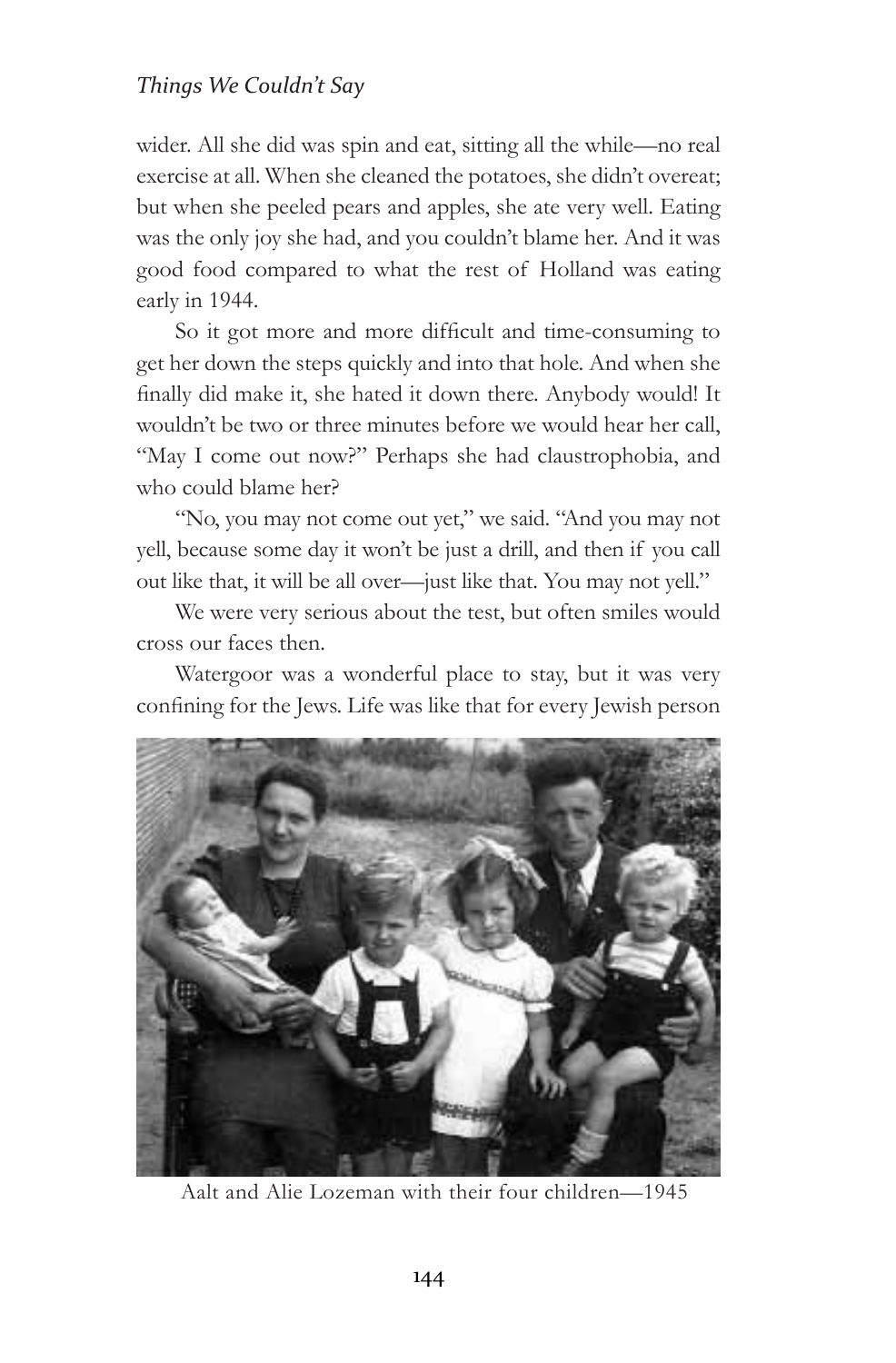we hid—very difficult. But at least they were alive.

Late in the evenings, when the outside doors of that farmhouse were finally locked and the children were put to bed, Uncle Ben and Tante Marie could finally come out of their little room, their hiding place. Then we would all sit under the lamp around the big kitchen table and eat pears or, in the winter, apples, all of us in socks or slippers. Alie would read a little meditation while we were eating fruit, after things had grown quiet and seemed safer. It was a good time for our devotions. She would read something wonderful in the glow of that lamp. For all of us there—Aalt and Alie, Ben and Marie, other men and women there in hiding that night, and me—those were beautiful moments, safe in that warm farm home.

One Saturday night, after I had been there only a short while, we had to have our baths. There was no shower, of course; we all bathed in the warm kitchen, the only heated room. We took turns, and others stayed out of the kitchen while we bathed.

"We have so many people," Alie said, "and we need to conserve as much wood as we can to heat the water with. Would you mind if we heat just one big tub, and if the two of us take a bath together using that water?"

I had just arrived there and felt somewhat self-conscious. Later I thought of Alie as a sister, and I still do; but I will never forget that first time we bathed together. There we sat, each on our knees with that big tub of hot water between us. We first washed our faces and hair, and then our shoulders, and then down a bit further, and down further. We went slowly—first this part, then that part. But we were in this whole odd business together. Later everything became natural, and everyone became very much like family in her home. But that first time it was almost funny. I have to laugh thinking about how we washed and scrubbed in stages, not looking at each other.

This young wife took loads of risks, especially with her two little children and a third on the way. She often gave away loads of provisions to those who stayed at that farmhouse, some of whom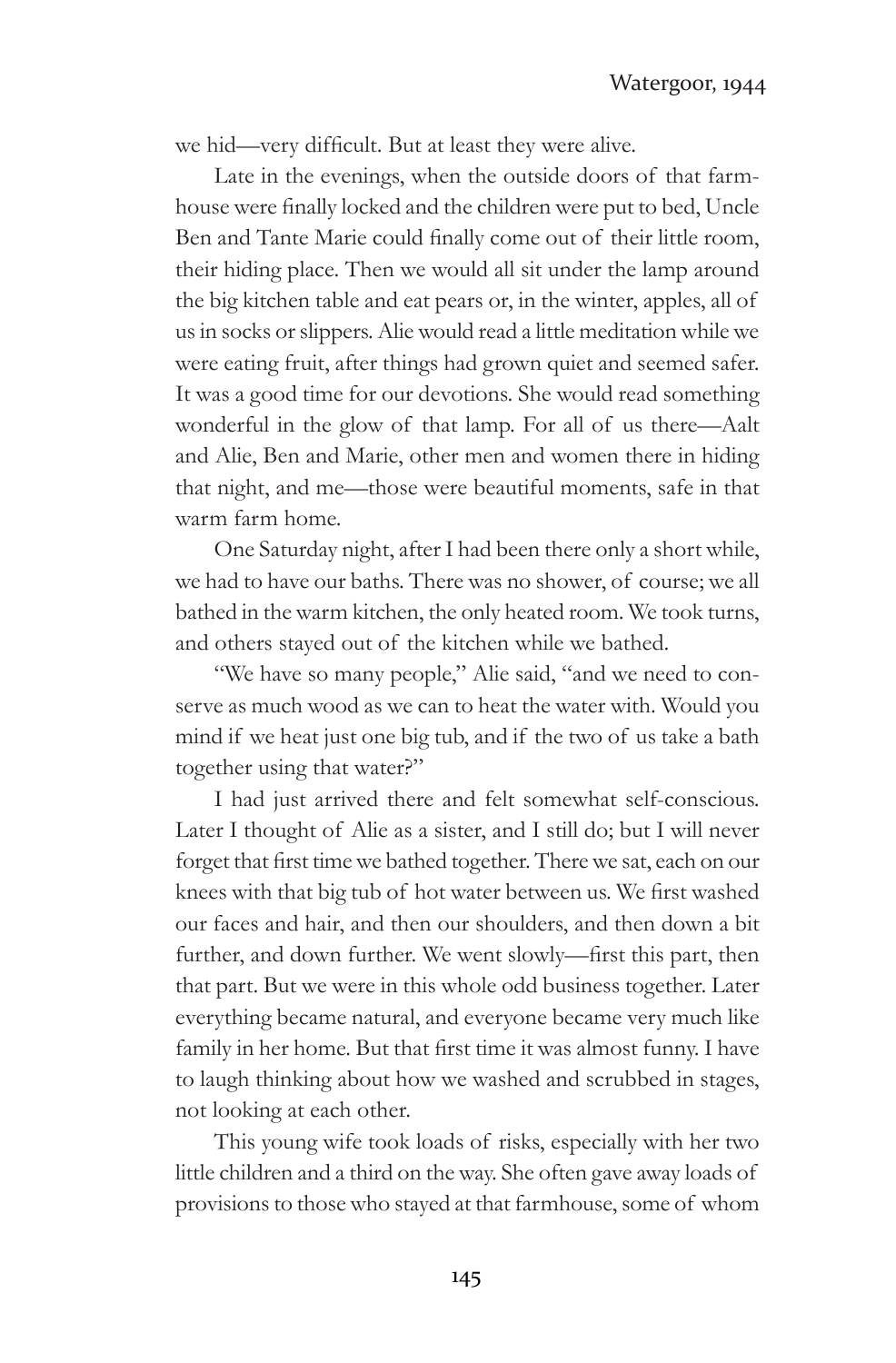she didn't even know. She was—and still is—a wonderful woman.

During that period I was needed in the Underground work because of the danger for men to be seen anywhere on the road. So I was almost constantly on the go; but whenever I was at the farm I helped Alie. With her husband and two children, Uncle Ben and Tante Marie, two of Aalt's brothers who were helping out, and me, there were often ten or twelve people, not to mention those Resistance people who might be hiding or staying for just a night or two. I said to Alie when I first began my stay there, "You have the neighbors and the *buurman*, and you have pilots here, and you have me. Now listen, you tell me what a maid would do if you had one that you paid, and I'll do it. And if I don't know how, you teach me."

"I'll remember what you said," she told me. "But why don't you start with the laundry? That would be very helpful."

There was very little soap, only what you could receive on your ration card. That meant a lot of scrubbing, because the loads were huge and there was no washing machine, only big wooden tubs that held hundreds of liters of water. Alie usually let the laundry pile up to try to conserve what little soap she had. In perspective, by today's standards, if you are sweaty, you change clothes; and if you sweat every day, you change every day. But at that time we kept clothes on for a week, and socks too—sweat or not.

I was still a novice at housework. I had learned some city housework at Eindhoven, but when I got to Watergoor I learned the real ins and outs of a household, and I loved it. On those mornings when I did the laundry, Aalt woke me up when he went out to start milking—around 4:30. I had to go out and pump water from the spring in the *deel*, then carry the yoke on my shoulders, balancing two pails, just as you see the Dutch girls doing on postcards. I had to carry that water to an outside furnace to heat the water. Aalt had cut some kindling and started the fire already; then I stoked it with twigs, and when finally that water was practically boiling, I had to carry it inside to the tubs on the *deel*.

In the meantime, I grated soap from the big lumps of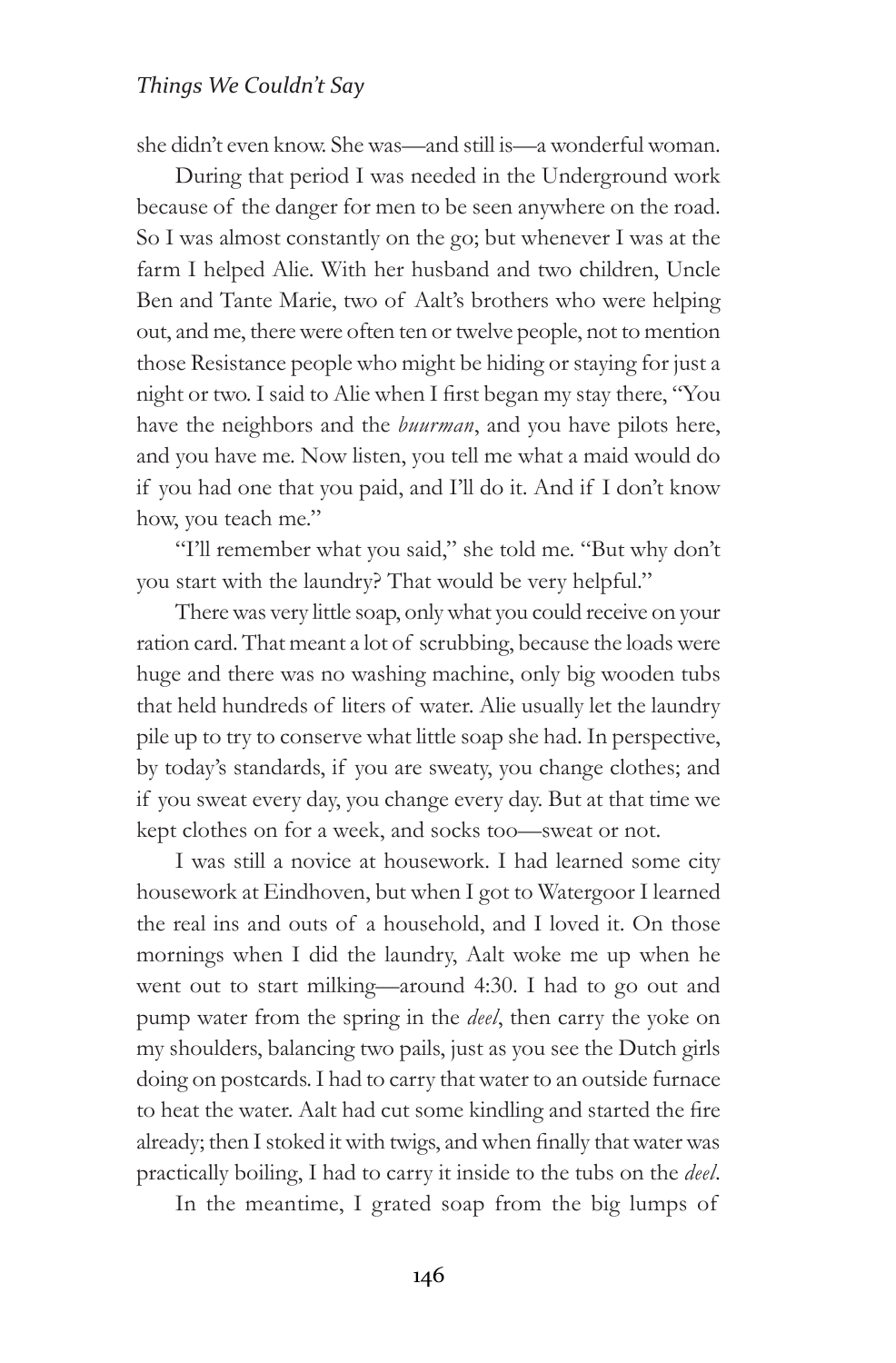brownish stuff they had made; it had to be grated or otherwise it wouldn't dissolve. Because there were so many people's clothes in that wash, we had to churn the heavy load with a large wooden paddle. Alie taught me every step. I had to start with all the white things, churning those clothes two hundred times to melt the soap and get them clean. Then I had to plop it all into the next tub, the rinse water; in the meantime I had to get more water warmed up. Then I repeated the same ritual with the medium-colored clothes, then the dark clothes, each load getting darker and darker, and finally the stinky socks. By that time, the water was dark and dirty.

The whole long job went in stages: first you churned and then you rinsed; then another rinse; then the white clothes went into the bleach—and it was real bleach—and then into something to get it whitish blue, *Reckits blauw* it was called. In March and April I had to spread all the sheets and everything on the meadow. That was to make them whiter still, but it was done only in certain months of the year because the ozone in the air during those months would bleach the wash. I learned a lot from Alie.

I worked and worked until breakfast, which was around eight o'clock. As a city girl, I had always eaten a couple slices of bread for breakfast. On the farm, after all that work, I came to breakfast with my stomach craving bread. But my stomach sometimes had to get accustomed to heavier stuff, like *zuurkool* (sauerkraut) with potatoes, leftovers from the day before (which was called *muisje*). That kind of breakfast often felt as heavy as lead in my stomach, though to the men, who'd also been working for hours and were accustomed to that kind of breakfast, the meal was wonderful. There were many in the Netherlands who suffered hunger during those years; but I was never hungry at Watergoor.

In the spring, when all the cattle went out into the meadow, the stable walls were caked with cow manure and laced with cobwebs. So Alie said, "Yep, Willie, now we start." The two of us wore our babushkas around our heads, and we hauled in the garden hoses and the pump, and we cleaned all the walls and whitewashed them. Work, work, work. Alie was pregnant, so I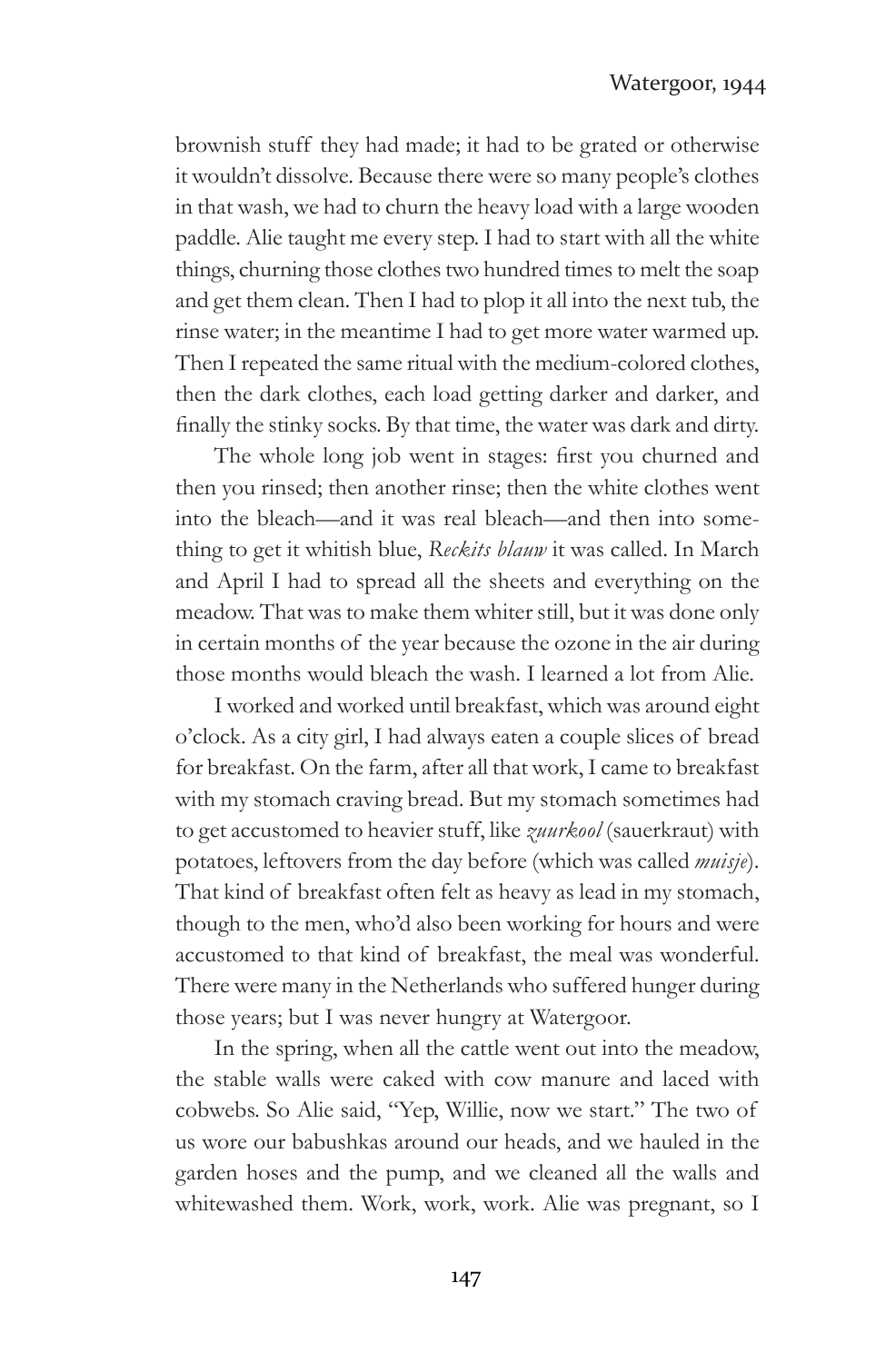tried to help as much as possible; sometimes her sister came to help as well. And it looked great after everything was clean.

Occasionally, the men would slaughter pigs and we would all make sausage. Even I did that, a city girl taking meat and pushing it into the intestines—but even worse, scraping those intestines clean! All through the period that I was staying at Watergoor, from February to May 1944, there was always work to do on that farm, hard work. Most of the time I worked for our Resistance group; but whenever I was needed on the farm, I worked with Alie and the men, and I loved it.

That Aalt and Alie would take in a city girl for a maid was rather surprising to some of those farm folks. After all, I didn't even speak their dialect. People probably thought I was a poor city girl who had come to The Veluwe because, at least in the country, there was enough to eat. To them I was Willie van Daalen, Alie Lozeman's help.

That spring their horse was expecting a foal. You can leave cows alone when they're calving, unless there is a specific problem; but the men on the farm told me that you have to watch a mare to make sure she bites the umbilical cord properly. The mare was about to foal at a time when the men were all busy with planting, so I told them I would sit with her at night. There I was out in the barn playing midwife to a pregnant mare. I remember sitting there, spinning yarn in the light of a little oil lamp, a city girl who knew nothing about farming, sitting on the *deel* beside that mother in pain, already beginning the birthing process. All around me there was darkness and perfect silence, except for the mother's pain. It was as if the war didn't exist in those hours. When the colt's time got very close, I had to wake the men up. The foal was born safely that night, a little mare foal that they called Kia.

Those everyday things happened in the middle of the war, in the midst of the danger I faced from day to day, while I was walking all over the country keeping our families supplied, playing mail carrier, and always lying. I loved some of the things I saw and felt and heard on that farm: the clothes in the tubs, the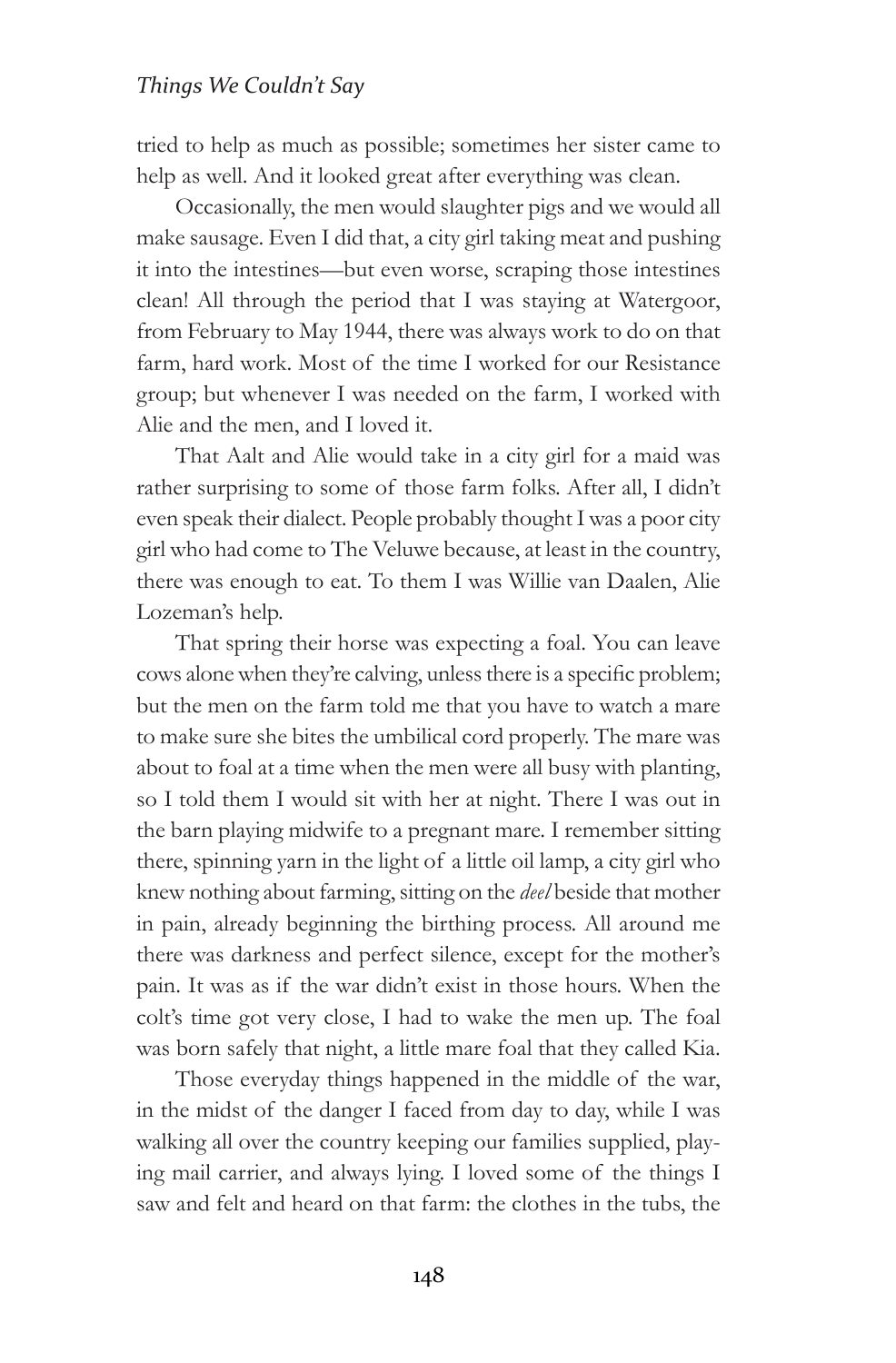darkness on the *deel*, the meadow grass full of white sheets. When I did the laundry, I wore an apron, and that colt, Kia, loved to nibble on the knot I had tied in the back. She'd keep taking off that apron, just as if she didn't want me to work.

I remember the men talking about a *neurende koe* (in their dialect, "a cow in heat"). To me *neurien* meant "humming"—singing without words. I wondered how a cow could hum. What they were talking about was a cow that wanted to be with the bull. And they laughed their heads off when they found out that I was listening for the cow to hum but didn't hear a thing. The whole world of the farm was wonderful and strange, and I loved it dearly because it was such a relief through those months.

When I think about that time now, on the farm with Aalt and Alie, with Uncle Ben and Tante Marie cooped up in rooms off the *heerd*, when I remember whitewashing the walls of the *deel*, then it seems odd that at that very time both Hein and I were getting deeper and deeper into the Resistance, working harder and harder out there in the country. Somehow, even though we were still in constant danger, Watergoor gave me a sense of safety and strength. It was a beautiful place, and Aalt and Alie were wonderful people.

During that time a lot of Resistance work had to be done regularly, certain things on certain days, and it involved walking all over the region. What I did was most often up to me because I was in charge of that part of Gelderland, and I knew where the Jews were; they were *my* Jews, so to speak. There might well have been other places in that area hiding Jews, but I knew only where the Jews that we had placed were in hiding. When we got the ration cards from the guys who had robbed the supply offices, and earlier from the men who were falsifying cards, then my job was to get those cards to the people who were in hiding for whatever reasons.

One day Hein told me about a family in Nijkerk, a wonderful Christian family, who he thought would help us. We had two Jewish sisters who had been at Mies' apartment on Reinkenstraat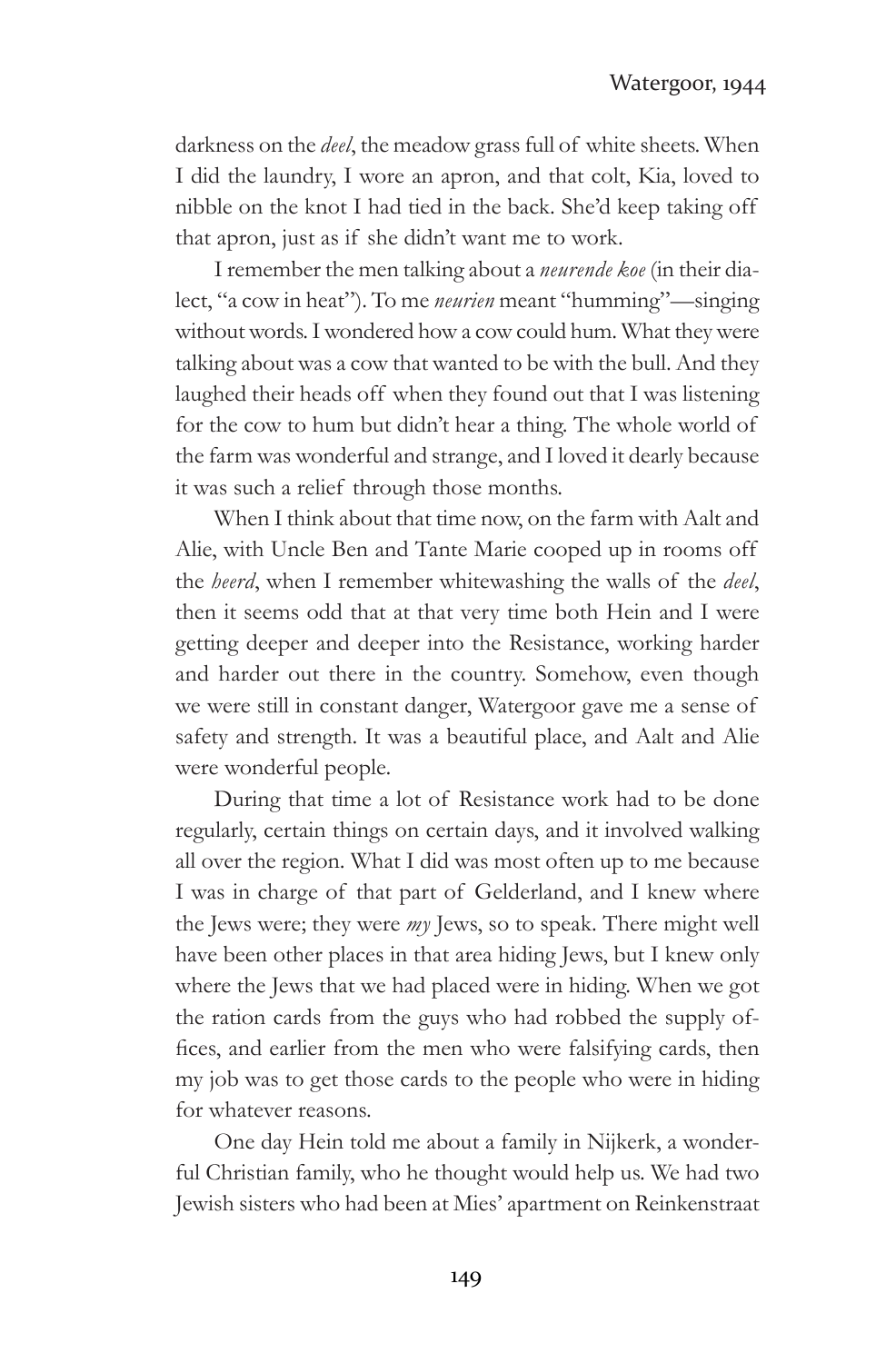and whom we needed to hide. So I went to this fine Christian family, and the father, a very prominent man and a pillar of the church, met me at the door. I identified myself. He knew the Sietsma family, and he knew that Hein was engaged to me. I told him that we were desperate to get a place for these two Jewish girls. We *had* to find them a place.

"No," he said, "I don't want anything to do with it."

So I started working on his status as a good Christian, and that this was part of his obligation to serve the Lord. I really pleaded with him. I begged.

Still he said no.

I was desperate. I came up with every argument I could, but he was adamant. He wouldn't budge. He wouldn't take any Jews, he said.

"Please, I beg you," I said.

"No," he said, and he shut the door of his house in my face. When I left, I was furious with this supposedly fine man, a well-known Christian, a man of God, who wouldn't help us.

After the war, I found out that this man already *had* Jewish people in his home, people whom he must have taken in from some other group working to hide Jews. But he wasn't about to tell me that the reason he wouldn't take those two sisters into his house was that he already had some Jews in hiding. I had not grown up in Nijkerk, and I was not an old-timer in the area, so he might have thought that he couldn't really trust me totally. I didn't know it, but I put him in a terribly difficult position. And why should he tell me he had Jews anyway? Even if he could trust me, what he would tell me would only add to what I knew, and the more you knew about the whole business the more dangerous it was. That man of God might even have thought that it was in my own best interests not to know. So he lied, perhaps even to protect *me!*

It was stupid of me to go on with my argument and not to think of that possibility. But I was a young girl, even though what I did through those years made me mature very quickly.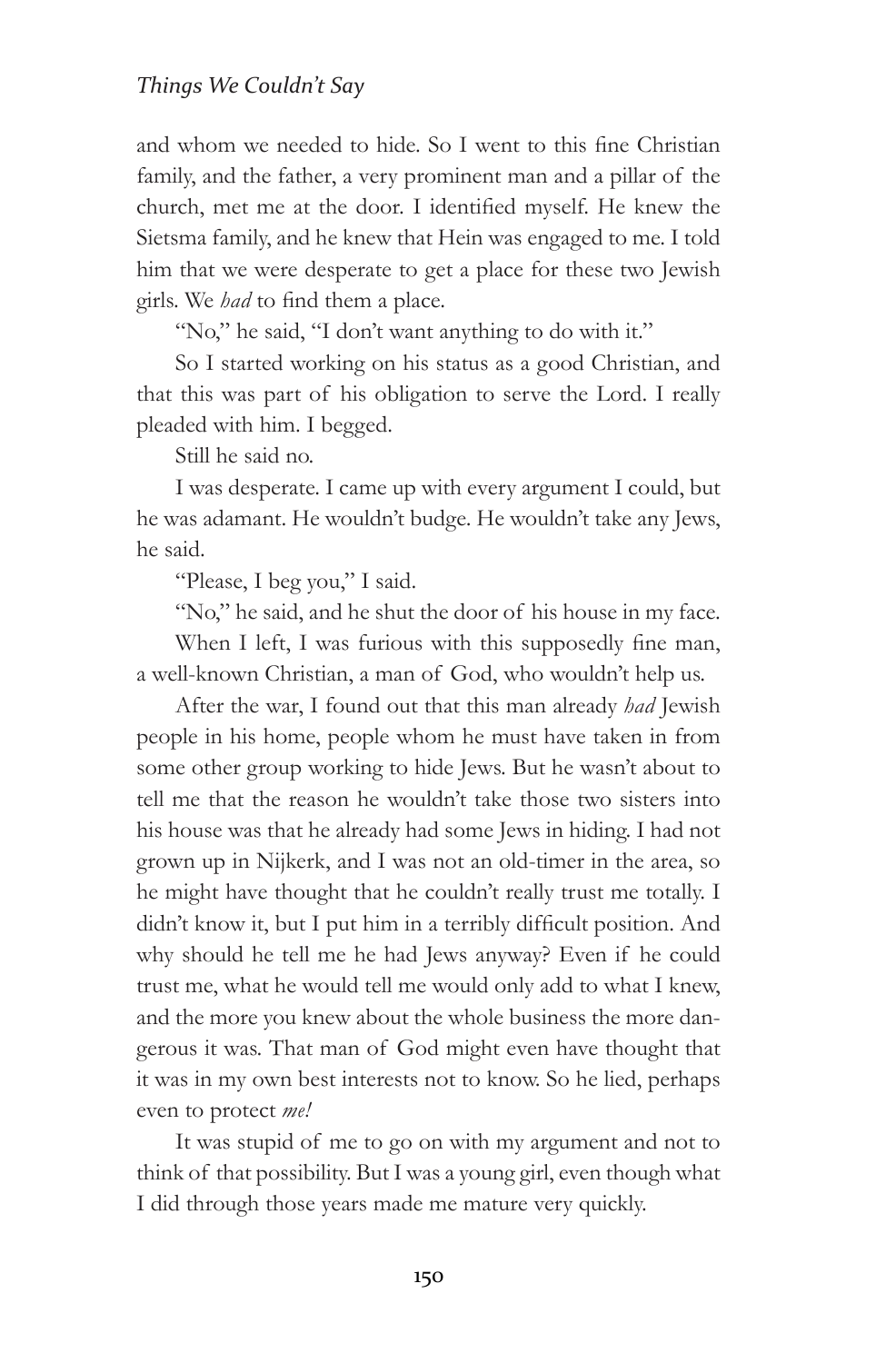As our list grew, the people who were hiding Jews were no longer just farmers. Many of the addresses I had to supply were city addresses. Those families were also suffering hunger, and they would have been hungry even if they hadn't chosen to hide Jewish people. It was a starving time. We *had* to get those people ration cards; it was a matter of survival. It was risky enough, such a sacrifice, simply to hide Jews; and then there was often no food either. So we had to get them supplied as best we could.

But they also had to have money. At first, some of the Jewish people still had some money, but later there was just nothing at all; they had used it all. We had to keep our people supplied. We couldn't just send them out into the street with nothing. So we got into fundraising after some time, because there were many Christians who said to us: "Sorry, we are scared of taking people in, but we will help—here's five guilders."

So my job was to deliver ration cards and money when I could, but I also had to pick up stolen ration cards from addresses given to me, along with false identification. We didn't know where the robberies would take place, because we didn't pull those robberies ourselves. Our getting our hands on new ration cards depended on how close we were to the site of those robberies. Sometimes I had to hop on the train and take a bunch of ration cards along; sometimes Hein would come to the Lozemans' and bring a couple of hundred. Often I walked. During the war I walked all over the Netherlands.

Those ration books had to be distributed every month, so I made that the occasion for postal delivery too. Because the Jews were in such danger and, often as not, their families were broken up, they wanted to exchange letters with each other to find out how their loved ones were doing. For example, Ada, Herman's future wife, was hiding in one place, and her mother was in another. They needed to correspond with each other.

Usually I could make my own arrangements on where to go and what to do, and as a rule I did not feel that I was in real trouble all the time. For the men, the kind of traveling I did would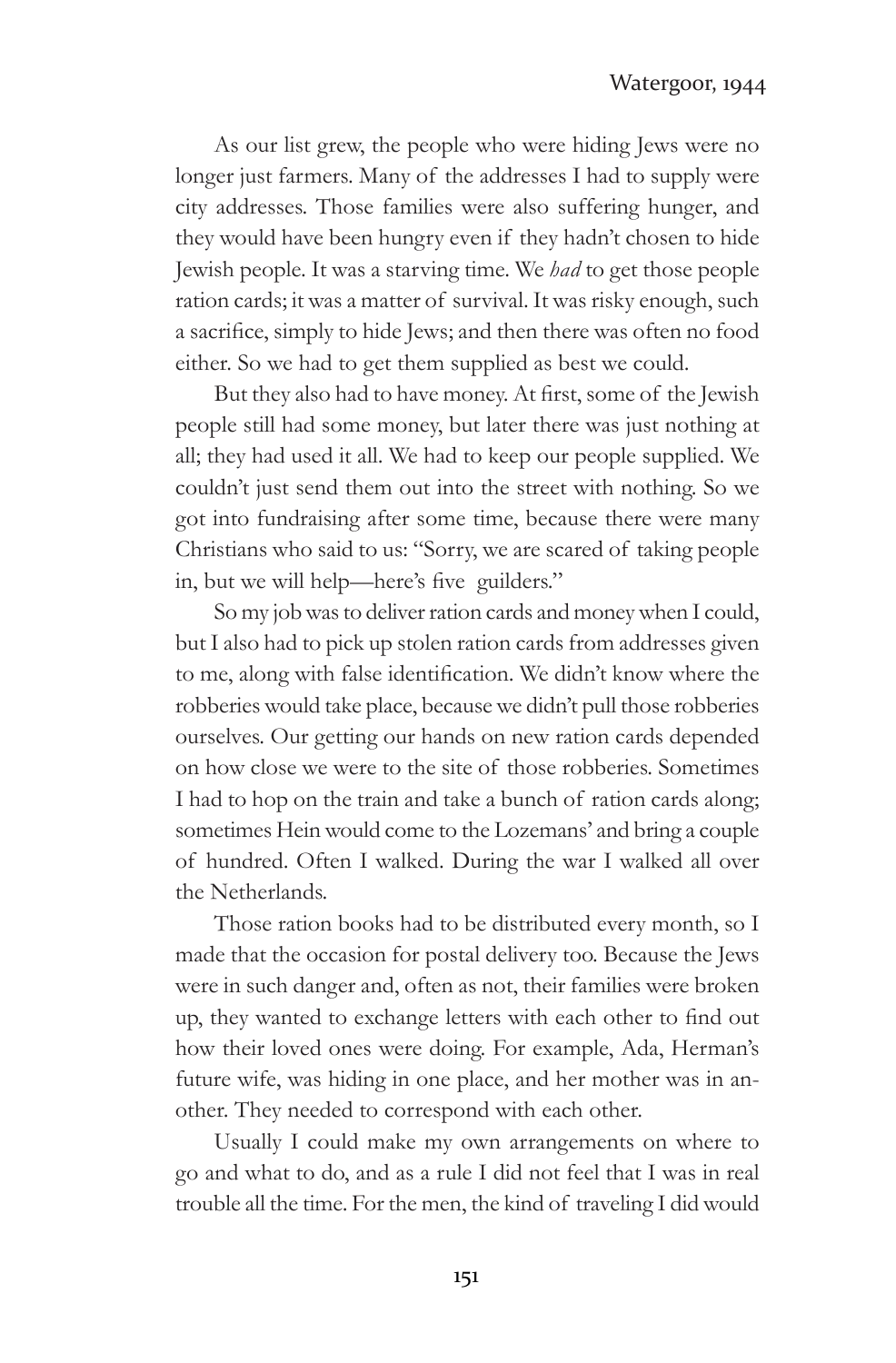have been much more dangerous, but for women it was not so. As a rule the Germans would not stop girls and start searching them. Nor were the Germans rapists, at least not typically; there was very stiff punishment for that kind of thing. Hitler wanted a pure race, of course, and while his soldiers may have raped Jewish girls in the camps in Germany, as far as I knew, such things did not happen in the Netherlands. It may have been because the Germans valued Aryan women, such as Dutch women, too highly. Even though we were their enemies, in the Netherlands they didn't have the reputation as rapists.

The worst indignity I ever suffered in my travels was that they would confiscate my bicycle. Five times German soldiers stole my bike from me. If they were walking and they wanted to bike, they would simply stop me and steal it. But at least one time, I wasn't about to give up my bicycle to that rotten Hun. My hair went up that time. I was more timid if I had a lot of dangerous stuff on me, because if I were to give them some trouble at a time like that, I might risk a confrontation. Then they could easily search me and find all the illegal papers or whatever it was I had with me. But that time I had nothing dangerous on me, and I wasn't about to part with my bike.

"No, that's mine," I said when one of them commanded me to get off my bike. But the man had a revolver, and he fired a shot right next to my foot. In other words, he was saying, if you don't give it to me, the next bullet will go into your foot. So I gave it up.

After my bike was gone, I had to go to Amersfoort one time on foot to try to get some money from a wealthy family named Pon, people who owned a bicycle factory. By that time you couldn't get shoes anymore, so I was walking all over on the crummiest shoes. Your shoes wear out when you walk all those distances. When I got to the address, a beautiful house in Amersfoort, at 11:00 in the morning, Mrs. Pon said, "Come in. Come in. We are going to have lunch, and you can eat with us."

Now, I didn't know the people very well, even though I had been there now and then to ask for contributions. They were so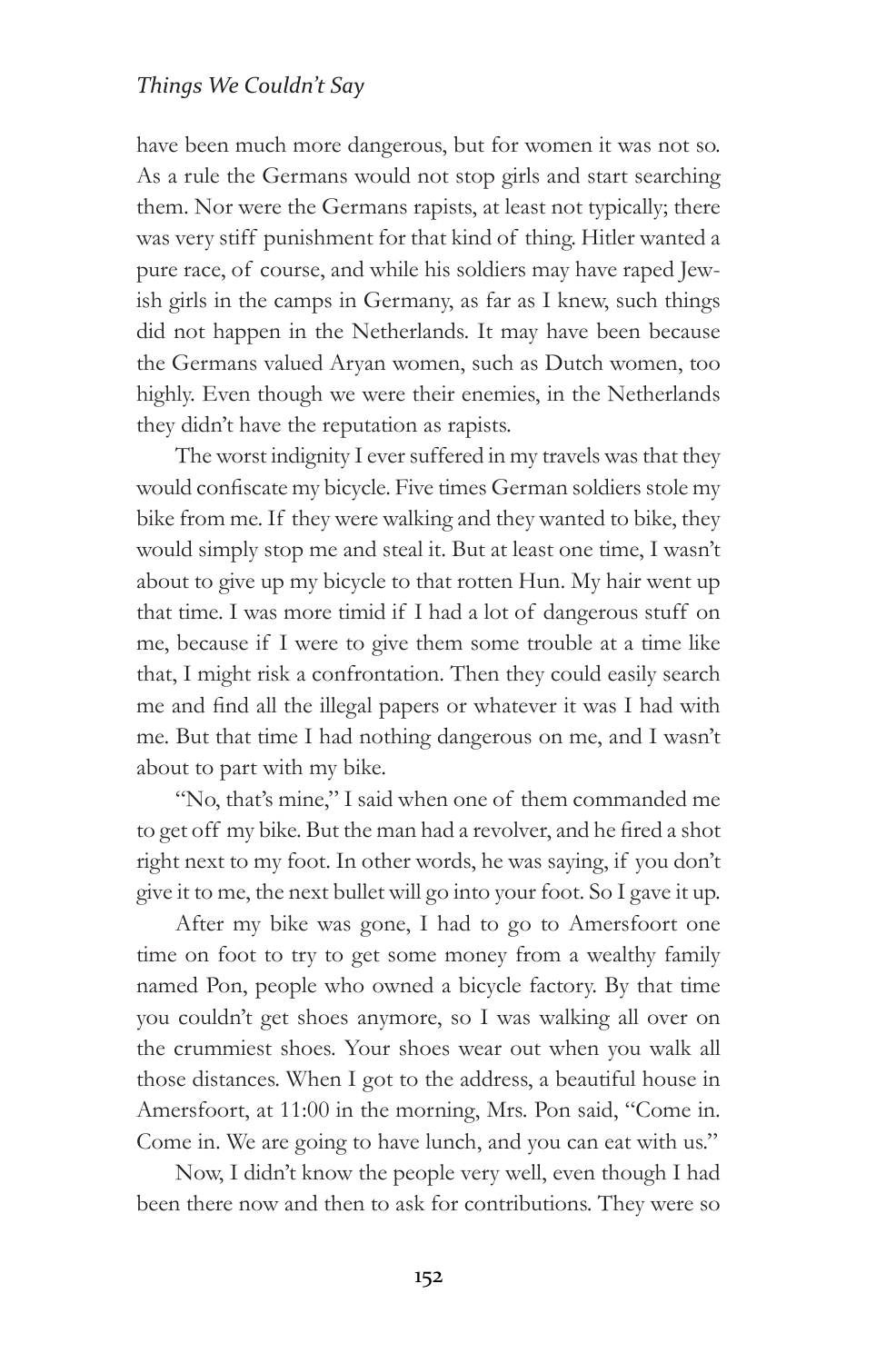wonderful and warm, and they had a lively family of young kids. I heard Mr. Pon say something to his wife, and then I heard her say, "Ja, ja," and then disappear. When she came back, looking at my feet, she carried in her hand a pair of the most gorgeous leather mountain-climbing shoes. It was her own pair of lined hiking boots, made of leather with thick soles.

"Are these your size?" Mrs. Pon asked. "They are my mountain shoes, and they're just standing here doing nothing. We are not going anywhere. You put them on."

They fit perfectly.

"You keep them," she said.

Walking all over the Netherlands, even outside Gelderland, after that was a whole different experience with those new boots. I wore them until the end of the war, and they were a wonderful blessing.

Because I was seeing so much of what was happening in our little country, I began to work at times with a man we nicknamed "Klein Jantje," a man who did a lot of espionage for the Underground and for the Allies as well. (*Jan* is a very common name in the Netherlands, and *klein* means small: "Little Jan.") I respected him very highly because, when the South was liberated, he would cross from occupied territory to liberated territory in the south, across big, dangerous rivers, and back again to occupied territory. I used to wonder whether I was strong enough to do such a thing. I imagined myself free, somewhere in Belgium perhaps, and I found it very difficult, even in my imagination, to be strong enough to come back again into Nazi-occupied Netherlands when I could have put it all behind me. But Klein Jantje, one of the finest men I've ever known, risked great danger and did it several times, back and forth.

Sometimes I gathered information for him. He would give me maps plus descriptions and photos of military equipment—tanks, artillery, etc.—and the flags that referred to troop movements and the rank of the commanding officers. I would locate these German deployments on my trips and record what I saw on those military